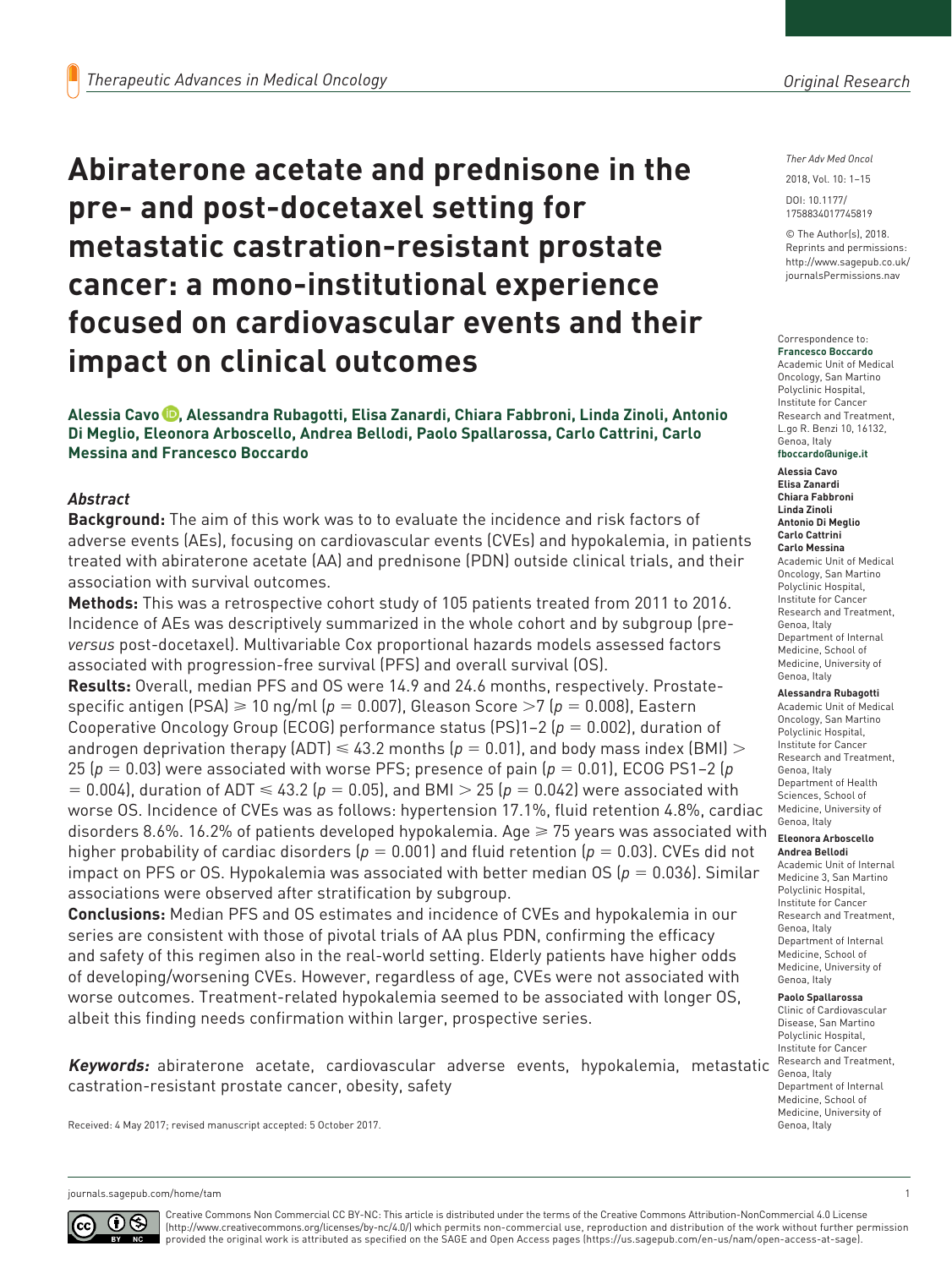#### **Introduction**

Prostate cancer is the most common malignancy in men in western countries.<sup>1</sup> Androgen deprivation therapy (ADT) represents the cornerstone treatment for metastatic prostate cancer and indeed most patients do benefit from ADT. However, most of them are destined to progress and to become castration-resistant.<sup>2</sup> Median survival of metastatic castration-resistant prostate cancer (mCRPC) is highly variable and expected survival among these patients is associated with tumor bulk and disease spread to distant sites other than the skeleton.3 Over the past few years, the increasing knowledge about the driving role of the androgen receptor, even in the castrationresistant setting, has dramatically improved survival for patients developing mCRPC.4 In particular, based on this assumption, new endocrine therapies, such as abiraterone acetate (AA) and enzalutamide, have been developed.4

Abiraterone acetate is a potent, selective inhibitor of steroidogenesis that interferes with androgen synthesis through the inhibition of the cytochrome P450 17α-hydroxylase/17, 20 lyase (CYP17). This enzyme catalyzes two sequential reactions, namely the conversion of pregnenolone and progesterone to their 17α-hydroxy-derivatives (17α-hydroxylase activity), and the subsequent formation of dehydroepiandrosterone (DHEA) and androstenedione (17, 20-lyase activity). Androstenedione and DHEA are then converted to testosterone (TST) by 17-beta-hydroxy-steroid-dehydrogenase and eventually to dihydrotestosterone (DHT) by  $5\alpha$ reductase.5 Thus, the inhibition of CYP17 decreases circulating and tissue levels of androgens, namely DHEA, TST and DHT, preventing the stimulation of androgen-sensitive neoplastic cell clones. The blockade of steroidogenic enzymes by AA leads to the suppression of adrenocorticotropic feedback, which results in an exceeding production of steroid precursors with high mineralocorticoid activity.5 This effect is responsible for the most frequent adverse events (AEs) occurring during treatment with AA, including hypokalemia, hypertension and fluid overload. Therefore, the concomitant use of low-dose glucocorticoids is required to decrease the frequency and severity of these events and serial monitoring of potassium levels and blood pressure is recommended.<sup>6,7</sup>

AA plus low-dose prednisone (PDN) was first approved for patients with mCRPC failing prior docetaxel (DX) chemotherapy (CT), based on the COUAA-301 trial results, showing AA plus PDN to be able to improve overall survival (OS) compared with PDN plus placebo [14.8 *versus* 10.9 months, hazard ratio (HR) 0.65, 95% confidence interval (CI) 0.54–0.77, *p* < 0.001].7 This drug was subsequently tested in CT-naïve mCRPC, also producing a statistically significant OS benefit (median OS 34.7 *versus* 30.3 months in the AA and placebo group respectively, HR 0.81, 95% CI 0.70–0.9,  $p = 0.003$ ) especially in men with asymptomatic or mildly symptomatic disease.8,9 As expected, in both trials, fluid retention, hypokalemia, hypertension and cardiovascular (CV) disorders (cardiac ischemia, rhythm disorders, valvular dysfunctions, stroke, peripheral thrombosis and arterial disease) were the most commonly observed AEs. In the COUAA-301 trial, fluid retention was observed in 33%, hypokalemia in 18%, hypertension in 11% and CV disorders in 16% of treated patients.7 Findings in CT-naïve patients were comparable. In fact, in the COUAA-302 trial, fluid retention was observed in 31% and hypokalemia in 18% of patients. However, the incidence of hypertension  $(24\%)$  and of CV disorders  $(22\%)$  was higher.<sup>8,9</sup> The higher incidence of CV disorders in CT-naïve patients is likely the result of the longer drug exposure of these patients: median radiologic PFS in the COUAA-302 trial was almost three times as long as that observed in the COUAA-301 trial (16.5 *versus* 5.6 months).7,9

Despite the widespread use of AA in clinical practice and according to the major guidelines,  $10-12$ few data on the incidence of CV events in 'reallife' patients treated with AA and PDN are available, mostly regarding patients failing prior treatment with DX. In the Italian Named Patient Program, the clinical outcomes reported in the AA pivotal trial<sup>7</sup> were reproduced but the incidence of toxicities was lower (hypertension was observed only in 2.6% and hypokalemia only in 1.9% of treated patients).13 This difference probably reflects lack of systematic monitoring of patients in this clinical practice setting. One single-institution retrospective study included 51 CRPC patients with concomitant CV risk factors, who were also pretreated with DX. Hypertension was observed in 16% while fluid retention in 18% of patients. Moreover, dose reductions due to unacceptable toxicity were necessary in 9.8% of patients. This study confirms that AA plus PDN can be safely delivered, even to patients bearing risk factors for CV diseases.14 A data update of the same study, with longer follow-up time, confirmed the previously reported safety profile.<sup>15</sup>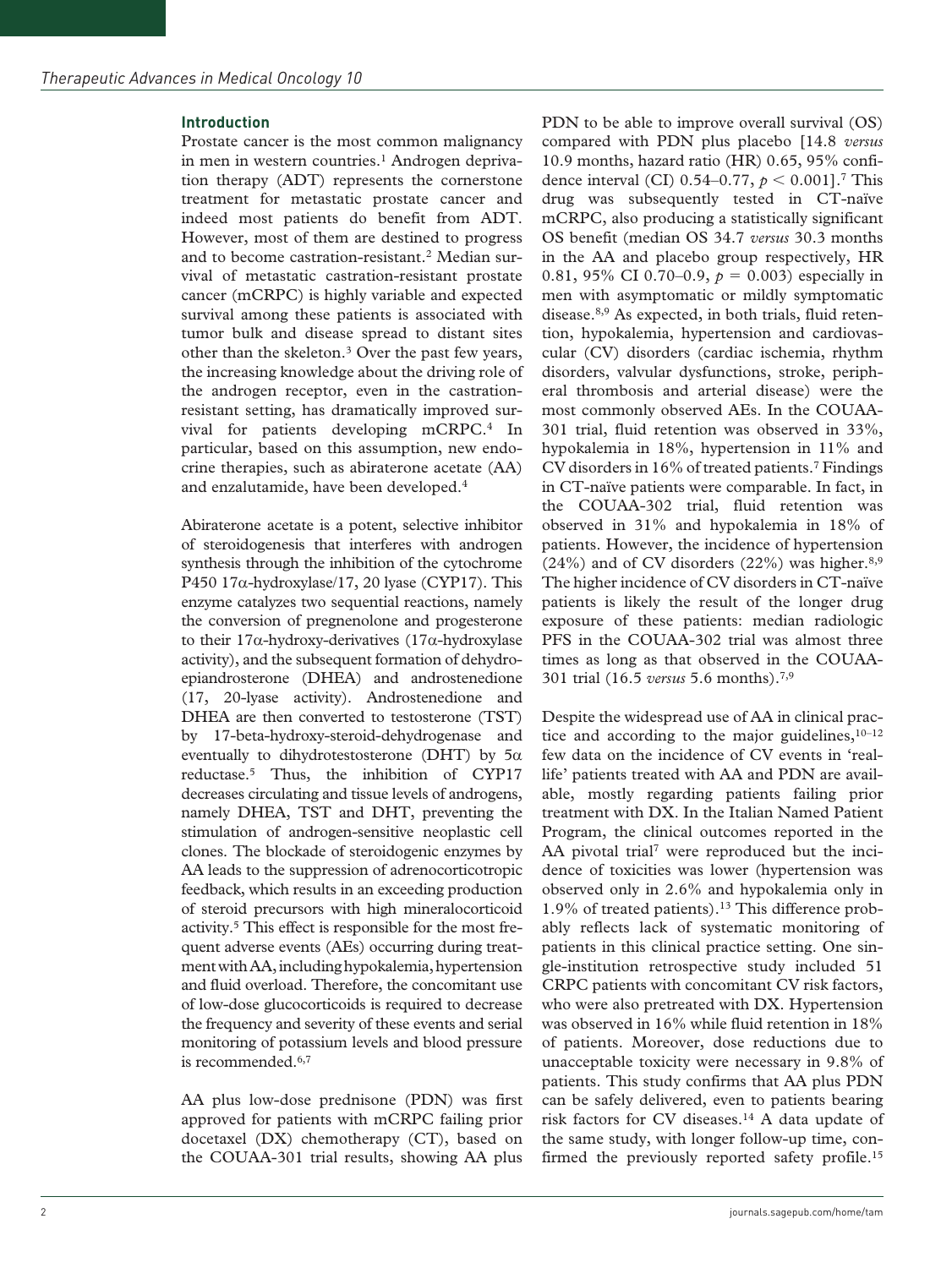The results of an additional study, also including mCRPC patients previously treated with DX, were presented at the 2016 American Society of Clinical Oncology Annual Meeting.16 This was a prospective study specifically aimed at monitoring cardiac functionality during treatment with AA and PDN. A total of 87 patients underwent electrocardiogram (ECG) and echocardiography with evaluation of left ventricular ejection fraction (LVEF) and diastolic function, both at baseline and at every 6 months until treatment discontinuation. Hypertension was observed in 34.6% of patients, without statistically significant variation of LVEF and diastolic function.

More recently, the results of two trials exploring the efficacy of AA and PDN (5 mg daily) in hormone-naïve patients were reported.17,18 In both trials the combination of AA plus PDN with ADT was compared with ADT alone, and both ones reported statistically significant and comparable reductions in the HR of all-cause mortality, the primary endpoint for both studies (LATITUDE trial: HR 0.62, 95% CI 0.51–0.76, *p* < 0.001;17 STAMPEDE trial: HR 0.63, 95% CI 0.52–076, *p*  $< 0.001^{18}$ ) as well as in the hazards of all other secondary endpoints. Though these trials were greatly heterogeneous regarding the patient populations accrued, the incidence of AEs, namely hypertension, cardiac disorders and hypokalemia, was comparable across trials. Indeed, hypertension (any grade) occurred in 37% of patients in the LATITUDE trial and in 32% in the STAMPEDE trial among patients in the AA plus PDN arm. The incidence of cardiac disorders (any) was 12% and 10% respectively while hypokalemia (all grades) was recorded in 20% and 12% of patients assigned to AA plus PDN, respectively. The incidence of hypertension, recorded in previous studies (37% and 32%) appears to be higher than the incidence of hypertension in the COUAA-302 trial (24%). However, the incidence of CV events (12% and 10%) and the incidence of hypokalemia (20% and 12%) were quite comparable, if not inferior, to the incidences recorded in the COUAA-302 trial (22% and 18% respectively). These differences are probably due to the different way of reporting AEs, though study population heterogeneity, treatment duration and lower PDN dose might contribute to the differences observed. The LATITUDE and STAMPEDE trials are both destined to soon become 'practice changing' and to expand the patient population candidates to receive long-term treatment with AA and PDN.

However, both trials included very selected patient populations and 'real-life' data concerning AA plus PDN in hormone-naïve patients are not available yet; moreover, it should be better clarified which patients can benefit more from this therapeutic option and which ones, for instance, could better take advantage from adding  $DX$  to  $ADT$ .<sup>19,20</sup> Finally, it will take a few years to obtain the permission of using AA in the castration-sensitive setting, since in most countries, including Italy, the use of AA plus PDN is still limited to CRPC patients. Therefore, we believe that it is still important to report on CRPC patients treated in the real world, outside of clinical trials, not only because they represent the widest setting in everyday clinical practice, but also in the perspective of future comparisons with the results obtained from similar, real-life studies among hormone-naïve patients.

In view of these premises, we report here the results of a retrospective study evaluating patients affected by mCRPC, who were referred to our unit and treated with AA and PDN, outside clinical trials. Defining the incidence of AEs, with a special focus on CV and biochemical events (including hypokalemia) in a 'real-life' monoinstitutional patient population, looking for the factors putatively predisposing to them, and evaluating the impact, if any, of CV and biochemical events on patients outcome were study aims. The putative association between baseline clinical– pathological characteristics, the incidence of AEs and patient clinical outcome was also investigated, in the attempt to identify *a priori* among the patients, candidates to receive treatment with AA and PDN, those at higher risk to develop CV and biochemical events and those destined to derive the greatest benefit from this treatment.

#### **Patients and methods**

We reviewed the charts of 105 patients affected by mCRPC and consecutively referred to our unit to receive AA and PDN between June 2011 and 2016. Ethics approval and consequent informed consent were not required for this study, according to 'Authorization n. 9/2016 – General Authorization for the Processing of Personal Data for Scientific Research Purposes – 15 December 2016' (Published in *Gazzetta Ufficiale* No 303 of 29 December 2016). On the basis of this authorization, universities, research centers and scientific societies do not have to require ethics approval to perform observational studies on data previously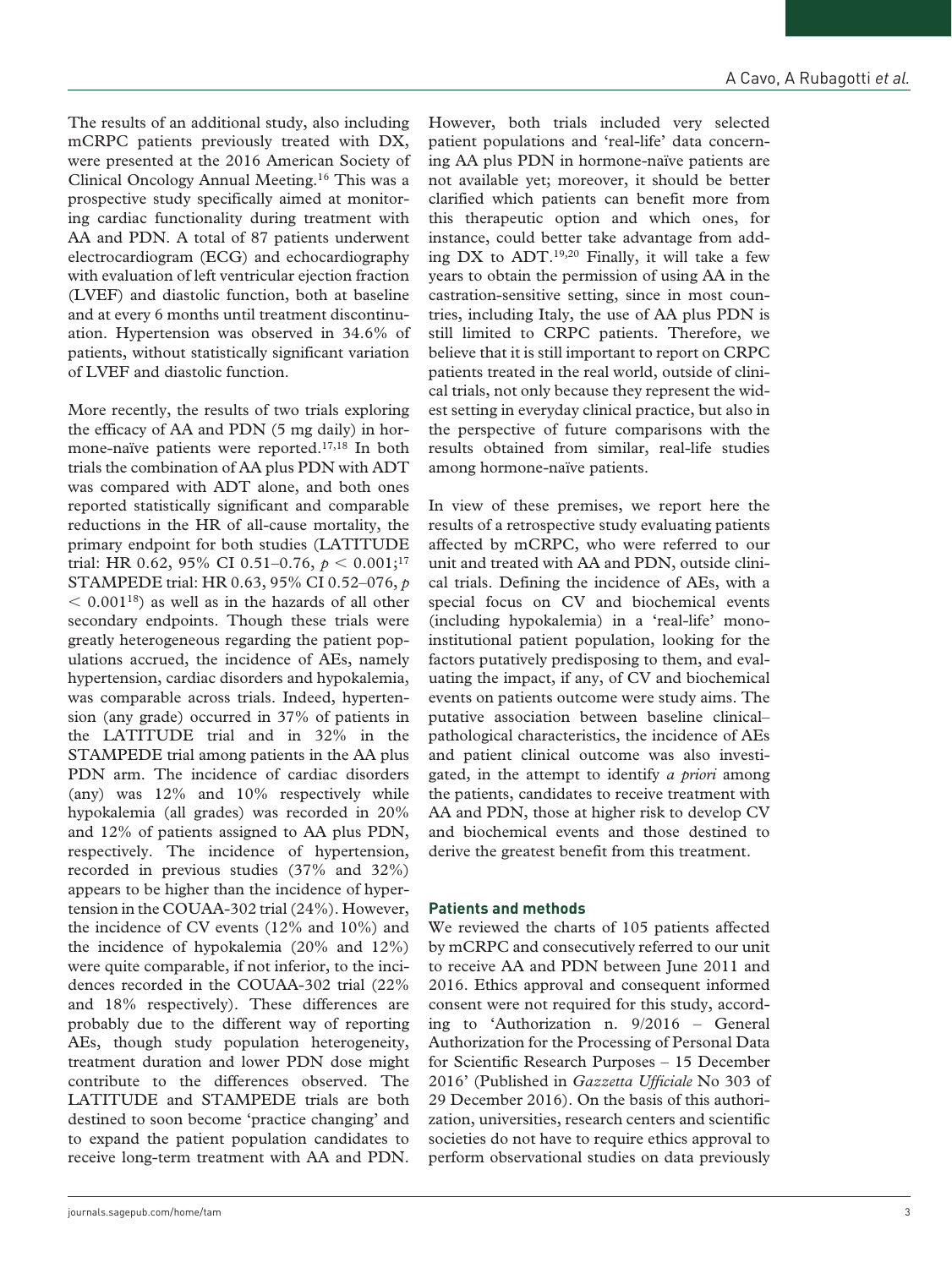recorded without significant influence on affected patients.

The following information, recorded at the time AA was started, was collected for each patient: age, Eastern Cooperative Oncology Group (ECOG) performance status (PS), body mass index (BMI), presence or absence of pain (evaluated through the Brief Pain Inventory Short Form scale),<sup>21</sup> prostatespecific antigen (PSA) value, type of metastatic sites involved, time on previous ADT, and Gleason score (GS) of primary tumor. Pre-existing cardiac events or CV comorbidities were also recorded. Baseline ECG findings and LVEF were available for all patients, since cardiologic examination before starting treatment with AA and PDN is required by the Italian Drug Agency (AIFA).

All the patients included in the study cohort received AA orally, 1000 mg daily, and PDN, 5 mg twice daily, until disease progression, symptomatic deterioration, or unacceptable toxicity. Pharmacological suppression of gonadal function was maintained in all patients. The incidence of fluid retention, hypertension, hypokalemia, CV disorders, AST-ALT increase, diabetes and hypercholesterolemia were annotated and scored using Common Terminology Criteria for Adverse Events, version 4.0.22 AE assessment was performed 2 weeks after the beginning of AA plus PDN and at monthly intervals thereafter. In patients at higher risk of developing cardiovascular events (CVEs) and with a baseline LVEF < 50%, assessment was performed every 2 weeks for the first 3 months. Disease progression was defined as per the Response Evaluation Criteria In Solid Tumors (RECIST) criteria, version 1.123 and Prostate Cancer Clinical Trials Working Group 2 criteria.24 Radiographic assessments were performed every 6 months unless required before due to biochemical progression (as defined by an increase in PSA level of 25% or more in respect to nadir value) or clinical deterioration. The date of disease progression was recorded as well as the date of death. The cause of death was recorded whenever we were able to retrieve it. PFS was defined as the time between the initiation of AA plus PDN and the date of disease progression. OS was defined as the time between the initiation of AA plus PDN and the date of death.

## *Statistical analysis*

All the patients treated with AA and PDN at our unit between 2011 and 2016 were included in the analysis.

Patient characteristics, the incidence of AEs (namely of CV and biochemical events) in the overall cohort and by subgroup, the association between patient characteristics, the incidence of AEs and patient outcome were descriptively summarized. The predictive value of AEs on treatment outcome was investigated by comparing outcome indicators in patients who developed CV and biochemical events (namely hypokalemia) and in those who did not.

OS and PFS curves were obtained using the Kaplan– Meier product-limit estimator and compared using the log-rank test.25 To evaluate the possible interactions among aforementioned study variables with clinical outcomes, multi-parametric, Cox proportional hazard models were used.<sup>26</sup> We obtained separate models for PFS and OS, adjusting for all the covariates that predicted, after univariate analysis, for PFS or OS, as appropriate. The following covariates were included in the PFS models: baseline PSA level (<10 *versus* ⩾10 ng/ml); ECOG PS (0 *versus* 1–2); prior ADT duration (⩽43.2 *versus* >43.2 months); BMI (⩽25 *versus* >25); Age (<75 *versus*  $\geq$ 75); GS ( $\leq$ 7 *versus*  $>$ 7). In the OS model, we included PSA level (<10 *versus* ⩾10 ng/ml); ECOG PS (0 *versus* 1–2); prior ADT duration (⩽43.2 *versus*  $>43.2$  months); BMI ( $\leq 25$  *versus*  $>25$ ) and pain (present *versus* absent). A stepwise procedure was used with a significance level of  $p = 0.05$  to retain variables in the model. HR estimates and their 95% CIs were obtained. The cumulative incidence function was used to describe cause-specific mortality and Fine and Gray's proportional hazard regression models for competing risks were used to predict for the probabilities of prostate cancer-related and unrelated mortality.27 HRs and respective 95% CIs for group comparisons were obtained after adjusting for baseline PSA value, ECOG PS, ADT duration, BMI and pain presence. The Chi-square test or Fisher's exact test were used to compare the baseline characteristics between pre and post-DX patients and the incidence and severity of AEs.28 All statistical tests were two-sided. We used the IBM software Statistical Package for Social Sciences (SPSS) version 21.0 for Windows (SPSS Inc. Chicago, Illinois, USA) and Stata/SE 11 (College Station, TX, USA) for data analysis.

## *Sample size calculation*

No formal calculation of sample size was performed in this retrospective series, as it would not be possible, anyway, to change cohort size since it included all the patients treated with AA and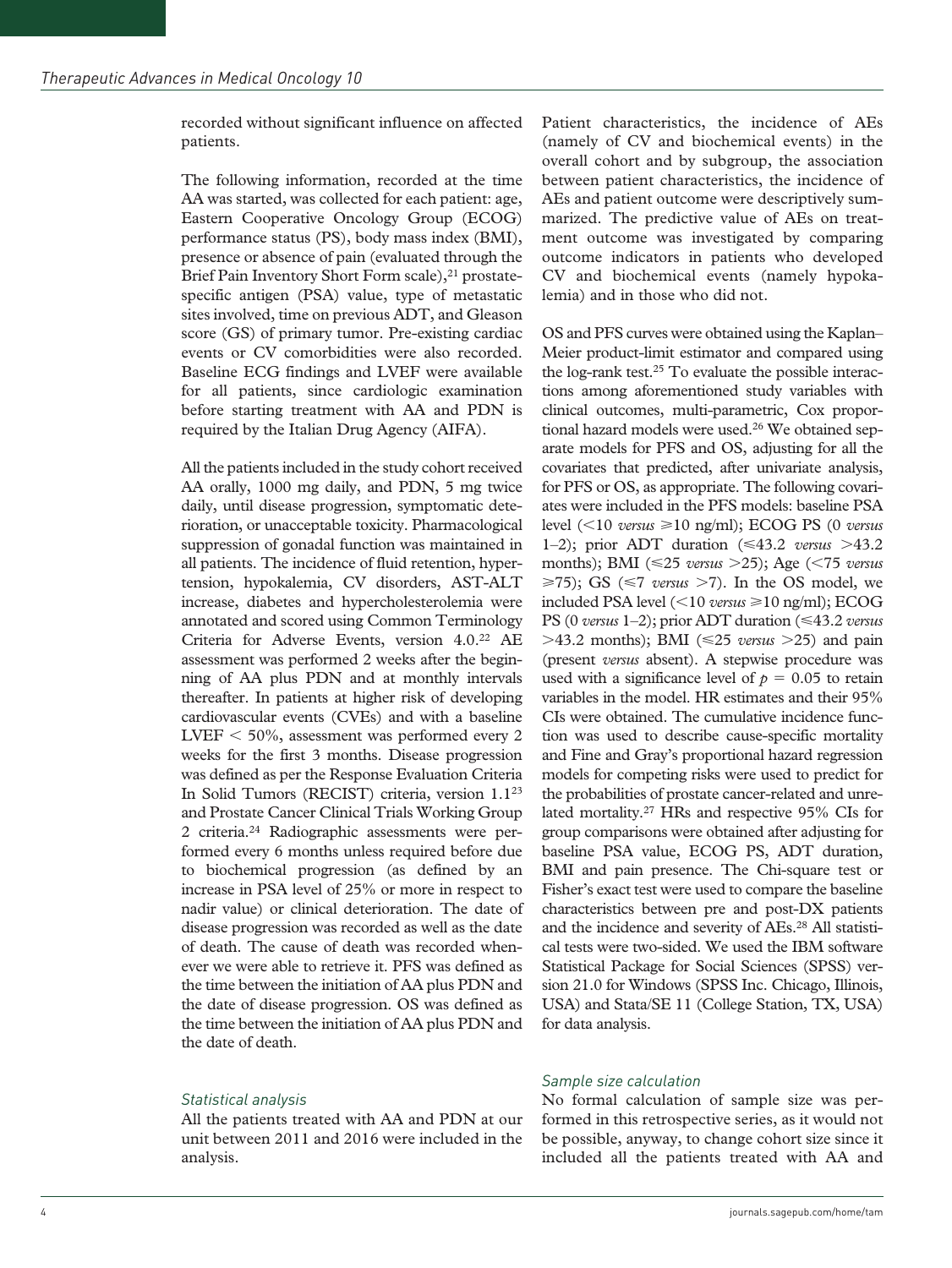|                                         | All patients $(N = 105)$ | Pre-DX $(n = 30)$                             | Post-DX $(n = 75)$                           |
|-----------------------------------------|--------------------------|-----------------------------------------------|----------------------------------------------|
| <b>PSA</b>                              |                          |                                               |                                              |
| Median, ng/ml (range)                   | 37.8 (1.97-1572)         | 19.02 (1.97-381.8)                            | 54.4 (2.0-1572)                              |
| Metastatic sites                        |                          |                                               |                                              |
| Bone only                               | 34 (32.4%)               | 13 (43.3%)                                    | 21 (28.0%)                                   |
| Pelvic nodes only                       | 21 (20.0%)               | 5 (16.7%)                                     | 16 (21.3%)                                   |
| Visceral only                           | $2(1.9\%)$               | $1(3.3\%)$                                    | $1(1.3\%)$                                   |
| Multiple sites (bone +<br>others)       | 48 (45.7%)               | 11 (36.7%)                                    | 37 (49.4%)                                   |
| ECOG PS                                 |                          |                                               |                                              |
| $\boldsymbol{0}$                        | 85 (81.0%)               | 26 (86.7%)                                    | 59 (78.7%)                                   |
| $1 - 2$                                 | 20 (19.0%)               | 4 (13.3%)                                     | 16 (21.3%)                                   |
| Pain                                    |                          |                                               |                                              |
| Absent                                  | 82 (78.1%)               | 27 (90.0%)                                    | 55 (73.3%) $\triangle$                       |
| Present                                 | 23 (21.9%)               | $3(10.0\%)$ <sup><math>\triangle</math></sup> | 20 (26.7%) <sup><math>\triangle</math></sup> |
| Gleason score*                          |                          |                                               |                                              |
| $\leq 7$                                | 50 (47.6%)               | 12 (40.0%)                                    | 38 (50.6%)                                   |
| >7                                      | 55 (52.4%)               | 18 (60.0%)                                    | 37 (49.4%)                                   |
| Treatment of primary                    |                          |                                               |                                              |
| Surgery                                 | 63 (60.0%)               | 18 (60.0%)                                    | 45 (60.0%)                                   |
| Radiotherapy                            | 23 (21.9%)               | $7(23.4\%)$                                   | 16 (21.4%)                                   |
| ADT                                     | 19 (18.1%)               | $5(16.6\%)$                                   | 14 (18.6%)                                   |
| Median time on ADT<br>in months (range) | 43.2 (1.9-217.7)         | 39.6 (1.9-140.7)                              | 49.1 (10.4-217.7)                            |

**Table 1.** Main characteristic of study patients at AA plus PDN start (disease related).

\* At initial diagnosis.

 $\Delta p = 0.07$ .

AA, abiraterone acetate; ADT, androgen deprivation therapy; DX, docetaxel; ECOG, Eastern Cooperative Oncology Group; PDN, prednisone; PS, performance status; PSA, prostate-specific antigen.

PDN followed at our unit in the time period mentioned above. Moreover, as we have already pointed out in the premises, we intended to perform an explorative study, just to look at the incidence and different distribution of patient features, outcome indicators and AEs (namely CV and hypokalemia) in our cohort, including real-life patients treated outside of clinical trials.

## **Results**

## *Cohort characteristics*

As already mentioned, 105 consecutive mCRPC patients treated with AA plus PDN were included

line treatment. Median follow up was 26.8 (range 1.4–57.4) months for the whole cohort, 20.9 months (range 3.3–28.4) months for CT-naïve patients and 32.6 months (range 1.4–57.4) for patients previously treated with DX. Patient characteristics are summarized in Table 1. Characteristics of pre- and post-DX patients were comparable. Table 2 shows the prevalence of pre-existing CV disorders and of other conditions that might affect patient survival and treatment safety. Before starting treatment with AA and PDN, most of the patients were affected by hypertension (62.9%) and about half of them was overweight or obese  $(47.6\%)$ .

in the cohort: 75 had been previously treated with DX while 30 had received AA and PDN as front-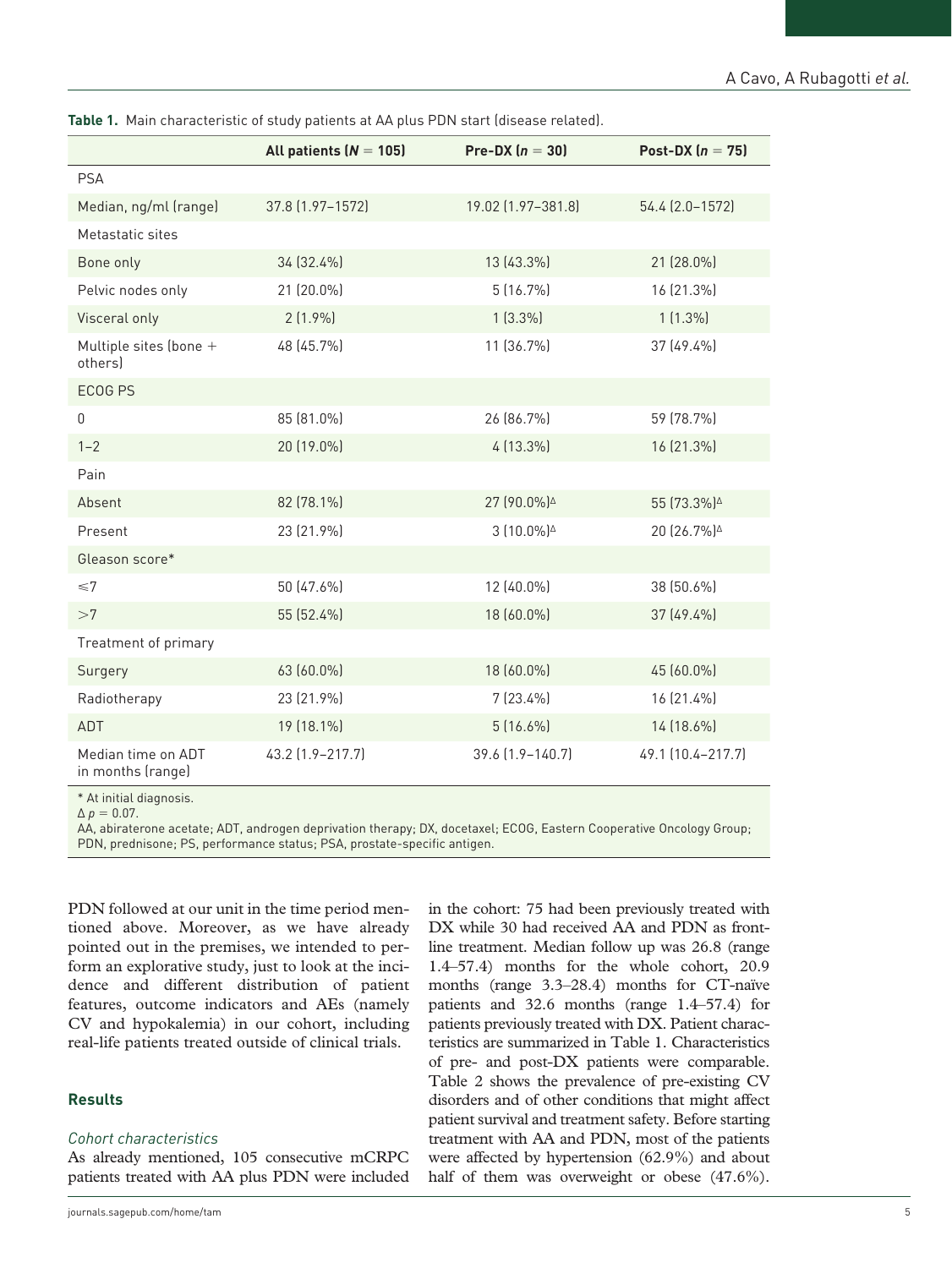|                                            | All patients $(N = 105)$ | Pre-DX $(n = 30)$ | Post-DX $(n = 75)$ |
|--------------------------------------------|--------------------------|-------------------|--------------------|
| Median age (years) (range)                 | 74 (47-95)               | 78 (55-95)        | 73 (47-90)         |
| Pre-existing CV disorders                  |                          |                   |                    |
| Hypertension                               | 66 (62.9%)               | 16 (53.3%)        | 50 (66.7%)         |
| Cardiac ischemia                           | $9(8.6\%)$               | $3(10.0\%)$       | $6(8.0\%)$         |
| Rhythm disorders                           | 17 (16.1%)               | 4 (13.3%)         | 13 (17.3%)         |
| Valvular dysfunctions                      | $3(2.8\%)$               | $2(6.7\%)$        | $1(1.3\%)$         |
| Stroke                                     | $3(2.8\%)$               | $1(3.3\%)$        | 2(2.7%)            |
| Peripheral thrombosis                      | $2(1.9\%)$               | $0(0.0\%)$        | $2(2.7\%)$         |
| Peripheral arterial disease                | $5(4.7\%)$               | $2(6.7\%)$        | $3(4.0\%)$         |
| LVEF (range)                               | 55% (40-60%)             | 55% (40-60%)      | 55% (50-60%)       |
| Pre-existing dysmetabolic conditions       |                          |                   |                    |
| <b>Diabetes</b>                            | 14 (13.3%)               | 5(16.7%)          | $9(12.0\%)$        |
| Hypercholesterolemia                       | 28 (26.7%)               | 7 (23.3%)         | 21 (28.0%)         |
| <b>BMI</b>                                 |                          |                   |                    |
| $\leq$ 25 (Normal weight)                  | 55 (52.4%)               | 20 (66.7%)        | 35 (46.7%)         |
| >25 <30 (Overweight)                       | 37 (35.2%)               | $9(30.0\%)$       | 28 (37.3%)         |
| $\geqslant$ 30 < 40 (Obesity class 1 or 2) | 13 (12.4%)               | $1(3.3\%)$        | 12 (16.0%)         |

**Table 2.** Main characteristic of study patients at AA plus PDN start (patient related).

AA, abiraterone acetate; BMI, body mass index; CV, cardiovascular; DX, docetaxel; LVEF, left ventricular ejection fraction; PDN, prednisone.

However, again there were no major differences between subgroups.

#### *Efficacy data*

Median PFS of the whole cohort was 14.9 months (range 1.4–45.7); as expected, PFS was longer in CT-naïve than in post-DX patients: 20.9 (range 1.8–28.4) *versus* 13.8 (range 1.4–45.7) months respectively. Median OS was 24.6 months (range 1.4–57.4) and it was also longer in CT-naïve patients compared with post-DX patients: 24.8 (range 3.3–28.4) *versus* 19.9 (range 1.4–57.4) months, respectively (Figure 1). Median time to PSA progression was 9.3 months (range 0.5–41.1) in the whole cohort, 12.2 months (range 0.5–27.9) in CT-naïve and 8.0 months (range 1.2–41.1) in post-DX patients. Patient age at diagnosis ( $p =$ 0.04), baseline PSA level ( $p = 0.002$ ), GS ( $p =$ 0.004), ECOG PS  $(p = 0.017)$  and duration of prior ADT ( $p < 0.001$ ) impacted PFS at univariate analysis in the overall cohort and in patients failing prior DX treatment (PSA level  $p = 0.002$ ;

GS  $p = 0.003$ ; ECOG PS  $p = 0.003$ ), but not in CT-naïve patients (complete data not shown). Among these variables, baseline PSA level, GS, ECOG PS and prior ADT duration retained statistical significance in multivariable models. Noteworthy, also BMI seemed to predict for PFS after multivariable analysis (Table 3).

Presence of pain (*p* < 0.001), baseline PSA level (*p* = 0.009) and ECOG PS (*p* < 0.001) were able to predict for OS duration at univariate analysis in the whole group while GS ( $p = 0.04$ ) and duration of prior ADT ( $p = 0.016$ ) were also significant predictors of OS in the post-DX group. Pain  $(p = 0.01)$ , ECOG PS  $(p = 0.004)$ , prior ADT duration ( $p = 0.05$ ) and BMI ( $p = 0.042$ ) were predictive of the risk of death at multivariable analysis; noteworthy,  $BMI > 25$  was especially associated with a higher risk of death in CT-naïve patients ( $p = 0.018$ ) (Table 3). Table 4 summarizes the results of multivariable analysis of mortality in the competitive risks model. None of the investigated covariates (baseline PSA value,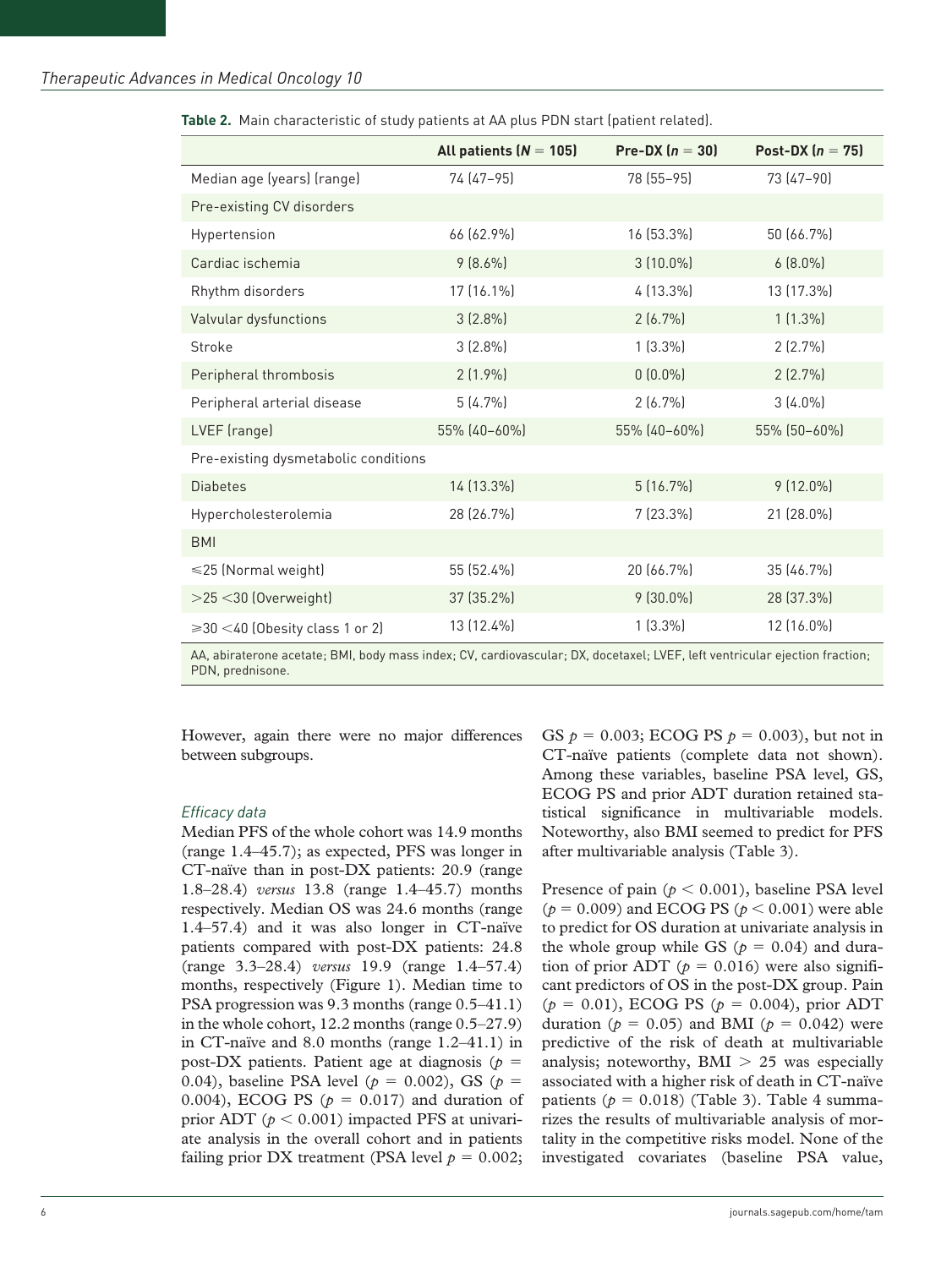|                                                                                                                             | PFS          |                          |              |              |                                                                                                                       |                  |      |                            |                  | SO           |                          |                  |              |                                                                                                                         |                  |      |                    |                  |
|-----------------------------------------------------------------------------------------------------------------------------|--------------|--------------------------|--------------|--------------|-----------------------------------------------------------------------------------------------------------------------|------------------|------|----------------------------|------------------|--------------|--------------------------|------------------|--------------|-------------------------------------------------------------------------------------------------------------------------|------------------|------|--------------------|------------------|
|                                                                                                                             |              | All patients $(N = 105)$ |              |              | $Pre-DX (n = 30)$                                                                                                     |                  |      | $Post-DX (n = 75)$         |                  |              | All patients $(N = 105)$ |                  |              | $Pre-DX (n = 30)$                                                                                                       |                  |      | $Post-DX (n = 75)$ |                  |
|                                                                                                                             | £            | (95% CI)                 | p            | £            | (95% C1)                                                                                                              | p                | ¥    | (95% CI)                   | p                | ¥            | (95% CI)                 | p                | £            | $(95%$ CI)                                                                                                              | p                | £    | (95% Cl)           | p                |
| PSA value                                                                                                                   |              |                          |              |              |                                                                                                                       |                  |      |                            |                  |              |                          |                  |              |                                                                                                                         |                  |      |                    |                  |
| $\geq 10$ ng/ml                                                                                                             | 2.94         | $(1.35 - 6.40)$          | 0.007        | 5.67         | $[0.76 - 42.29]$                                                                                                      | $\overline{0}$ . | 2.70 | $[0.99 - 7.40]$            | 0.053            | 1.98         | $[0.90 - 4.38]$          | $\overline{0}$ . | 1.28         | $[0.20 - 8.07]$                                                                                                         | $0.\overline{8}$ | 2.22 | $[0.82 - 6.02]$    | $\overline{0}$ . |
| ECOG <sub>PS</sub>                                                                                                          |              |                          |              |              |                                                                                                                       |                  |      |                            |                  |              |                          |                  |              |                                                                                                                         |                  |      |                    |                  |
| $1 - 2$                                                                                                                     | 2.99         | $(1.47 - 6.07)$          | 0.002        | 0.16         | $[0.01 - 3.55]$                                                                                                       | 0.2              | 3.33 | $(1.56 - 7.13)$            | 0.002            | 2.83         | $(1.40 - 5.73)$          | 0.004            | 13.63        | $(1.14 - 162.62)$                                                                                                       | 0.04             | 2.59 | $(1.19 - 5.64)$    | 0.02             |
| ADT duration                                                                                                                |              |                          |              |              |                                                                                                                       |                  |      |                            |                  |              |                          |                  |              |                                                                                                                         |                  |      |                    |                  |
| $>43.2$ months                                                                                                              | 0.48         | $[0.26 - 0.86]$          | 0.01         | 0.09         | $[0.01 - 1.10]$                                                                                                       | 0.06             | 0.48 | $[0.25 - 0.93]$            | 0.03             | 0.57         | $[0.33 - 1.00]$          | 0.05             | 2.95         | $(0.50 - 17.54)$                                                                                                        | 0.2              | 0.51 | $[0.28 - 0.95]$    | 0.03             |
| <b>IIN</b>                                                                                                                  |              |                          |              |              |                                                                                                                       |                  |      |                            |                  |              |                          |                  |              |                                                                                                                         |                  |      |                    |                  |
| $>25$                                                                                                                       | 1.88         | $(1.05 - 3.36)$          | 0.03         | 2.31         | $[0.39 - 13.82]$                                                                                                      | 0.4              | 1.66 | $[0.88 - 3.14]$            | $\overline{0}$ . | 1.85         | $(1.02 - 3.36)$          | 0.042            | 21.65        | $(1.71 - 273.73)$                                                                                                       | 0.018            | 1.48 | $[0.78 - 2.81]$    | 0.2              |
| Age*                                                                                                                        |              |                          |              |              |                                                                                                                       |                  |      |                            |                  |              |                          |                  |              |                                                                                                                         |                  |      |                    |                  |
| >75 years                                                                                                                   | 0.57         | $[0.31 - 1.03]$          | 0.06         | 2.31         | $(0.23 - 23.34)$                                                                                                      | 0.5              | 0.61 | $[0.32 - 1.14]$            | $\overline{0}$ . | $\mathbf{I}$ | Ţ                        | $\mathbf{I}$     | Ţ            | Ţ                                                                                                                       | Ţ                | Ţ    | Ţ                  | Ï                |
| Gleason score*                                                                                                              |              |                          |              |              |                                                                                                                       |                  |      |                            |                  |              |                          |                  |              |                                                                                                                         |                  |      |                    |                  |
| $\overline{\lambda}$                                                                                                        | 2.16         | $(1.22 - 3.81)$          | 0.008        | 5.84         | $[0.77 - 44.05]$                                                                                                      | 0.08             | 2.01 | $(1.06 - 3.78)$            | 0.03             | $\mathsf{I}$ | $\mathsf{I}$             | $\mathsf{I}$     | $\mathsf{I}$ | $\mathsf I$                                                                                                             | L                | L    | I                  | $\mathbf{I}$     |
| Pain <sup>*</sup>                                                                                                           |              |                          |              |              |                                                                                                                       |                  |      |                            |                  |              |                          |                  |              |                                                                                                                         |                  |      |                    |                  |
| Present                                                                                                                     | $\mathbf{I}$ | $\mathbf{I}$             | $\mathbf{I}$ | $\mathbf{I}$ | $\mathbf{I}$                                                                                                          | Ï                | Ï    | $\overline{1}$             | $\mathbf{I}$     | 2.29         | $(1.20 - 4.37)$          | 0.01             | 1.72         | $(0.15 - 20.03)$                                                                                                        | 0.7              | 1.81 | $[0.89 - 3.67]$    | $\overline{0}$ . |
| PFS, progression-free survival; PS, performance status; PSA,<br>ADT, androgen deprivation therapy; BMI, body mass index; CI |              |                          |              |              | $*$ Variables not achieving the statistical significance after univariate analysis were not included into the models. |                  |      | prostate-specific antigen. |                  |              |                          |                  |              | , confidence interval; DX, docetaxel; ECOG, Eastern Cooperative Oncology Group; HR, hazard ratio; OS, overall survival; |                  |      |                    |                  |

**Table 3.** Multivariable analyses of PFS and OS.

Table 3. Multivariable analyses of PFS and OS.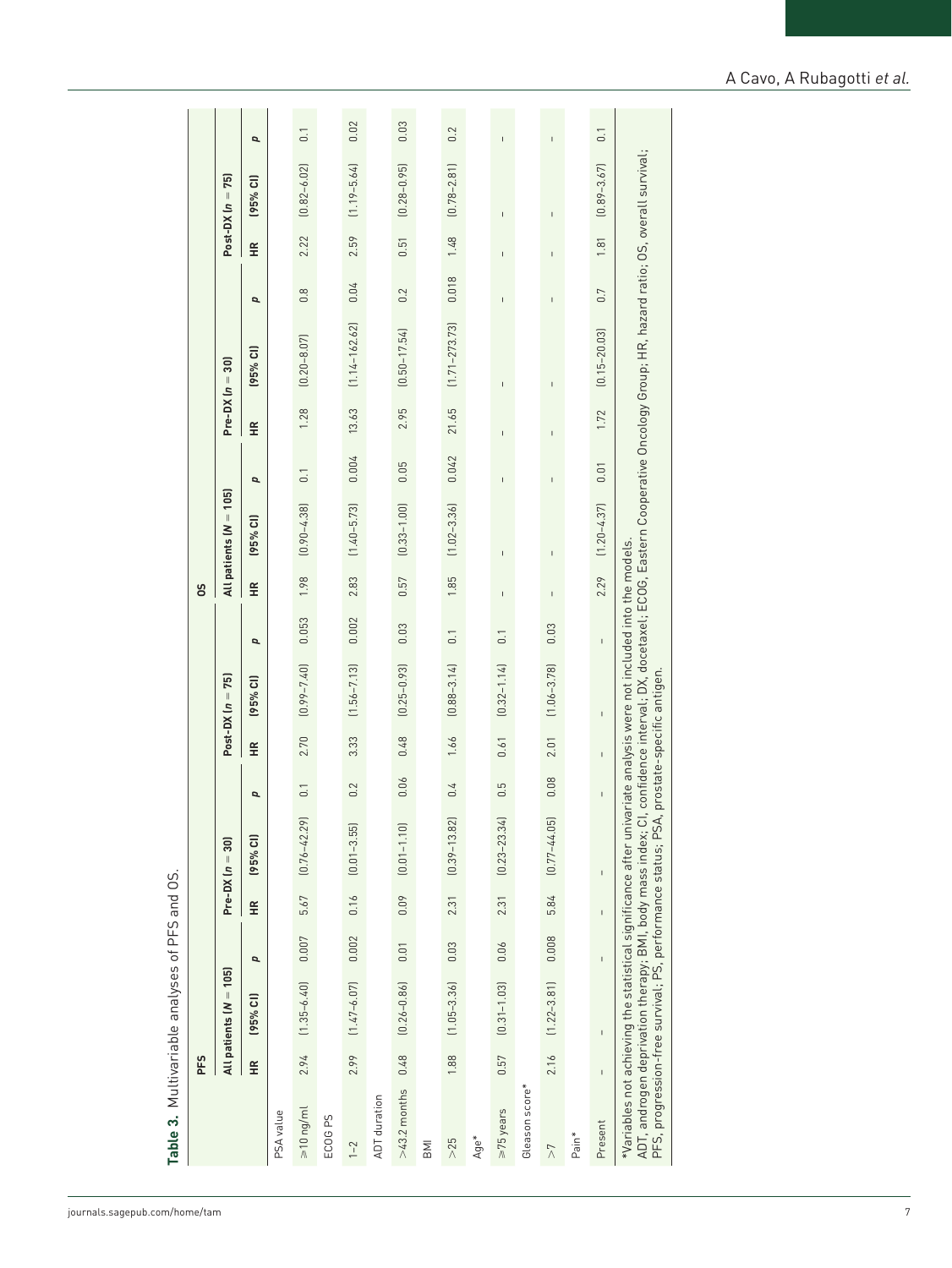|                                                                                                                      |           | <b>Prostate cancer-related deaths</b> |                  | <b>Prostate cancer-unrelated deaths</b> |                 |                  |  |
|----------------------------------------------------------------------------------------------------------------------|-----------|---------------------------------------|------------------|-----------------------------------------|-----------------|------------------|--|
|                                                                                                                      | <b>HR</b> | (95% CI)                              | $\boldsymbol{p}$ | <b>HR</b>                               | (95% CI)        | $\boldsymbol{p}$ |  |
| Baseline PSA value                                                                                                   |           |                                       |                  |                                         |                 |                  |  |
| $\geq 10$ versus $\leq 10$ ng/ml                                                                                     | 3.51      | $[0.93 - 13.28]$                      | 0.06             | 0.91                                    | $[0.38 - 2.17]$ | 0.8              |  |
| ECOG PS                                                                                                              |           |                                       |                  |                                         |                 |                  |  |
| $1-2$ versus $0$                                                                                                     | 2.81      | $[0.97 - 8.12]$                       | 0.056            | 1.49                                    | $[0.52 - 4.31]$ | 0.4              |  |
| ADT duration                                                                                                         |           |                                       |                  |                                         |                 |                  |  |
| $>43$ ? versus $\leq 43$ ?<br>months                                                                                 | 0.41      | $[0.19 - 0.89]$                       | 0.02             | 1.79                                    | $[0.73 - 4.36]$ | 0.2              |  |
| BMI                                                                                                                  |           |                                       |                  |                                         |                 |                  |  |
| $>$ 25 versus $\leq$ 25                                                                                              | 3.96      | $[1.60 - 9.84]$                       | 0.003            | 0.54                                    | $[0.23 - 1.26]$ | 0.1              |  |
| Pain                                                                                                                 |           |                                       |                  |                                         |                 |                  |  |
| Present versus absent                                                                                                | 1.38      | $[0.57 - 3.31]$                       | 0.5              | 2.66                                    | $[0.99 - 7.11]$ | 0.052            |  |
| ADT, androgen deprivation therapy; BMI, body mass index; CI, confidence interval; ECOG, Eastern Cooperative Oncology |           |                                       |                  |                                         |                 |                  |  |

**Table 4.** Multivariable analysis of competitive risks of mortality (total patients: *N* = 105).

Group; HR, hazard ratio; PS, performance status; PSA, prostate-specific antigen.

ECOG PS, ADT duration, BMI value and presence of pain) proved significantly associated with prostate cancer-unrelated mortality, though a trend toward higher risks of death ( $p = 0.052$ ) was observed for the presence *versus* the absence of pain.

By contrast, all the variables on study, except for the presence of pain, were independently associated with prostate cancer-specific mortality, particularly BMI ( $p = 0.003$ ) and duration of ADT  $(p = 0.02)$ .

#### *Safety data*

Table 5 reports the incidence of AEs developed over the course of treatment in the whole series and in subgroups. As expected, hypertension (17.2%) and hypokalemia (16.2%) were the more commonly observed events, the incidence of both being more elevated in post-DX patients as compared with CT-naïve patients. All the other CV events, including fluid retention and cardiac disorders, were described in <10% of patients (fluid retention in 5/105 patients and cardiac disorders in 9/105 patients). No statistically significant reduction in LVEF compared with baseline was recorded. Worsening of hypertension or of preexisting cardiac disorders occurred in 16.7% (from G1 to G2 in  $9.1\%$  and from G1–G2 to G3–G4 in 7.6%) and 11.1% (from G1 to G2 in 8.3% and from G1–G2 to G3–G4 in 2.8%) of patients, respectively. While 21% of patients affected by diabetes developed further worsening of tolerance to glucose, only 3.6% of patients affected by dyslipidemia showed worsening of this condition.

Presence of baseline hypertension and cardiac disorders was not associated with the development of new hypertensive episodes or cardiac disorders. Conversely, pre-existing diabetes was significantly associated with worsening of glycemic control ( $p = 0.02$ ). As it is shown in Table 6, patient age was a significant risk factor predisposing to develop cardiac disorders ( $p = 0.001$ ) or fluid retention ( $p = 0.03$ ). Unexpectedly, patients with normal BMI showed a higher risk to develop cardiac disorders compared with overweight or obese patients ( $p = 0.03$ ), even adjusting for baseline cardiac risk factors ( $p = 0.047$ ). No relationship between baseline ECOG PS, LVEF, presence of pain and AEs occurrence was found (Table 6).

No association between the development of cardiac AEs and PFS or OS duration was observed (Table 7). In particular, patients developing one or more of such events did not appear to progress or to die earlier. No association between hypokalemia and PFS was observed, though a trend was found in favor of patients who developed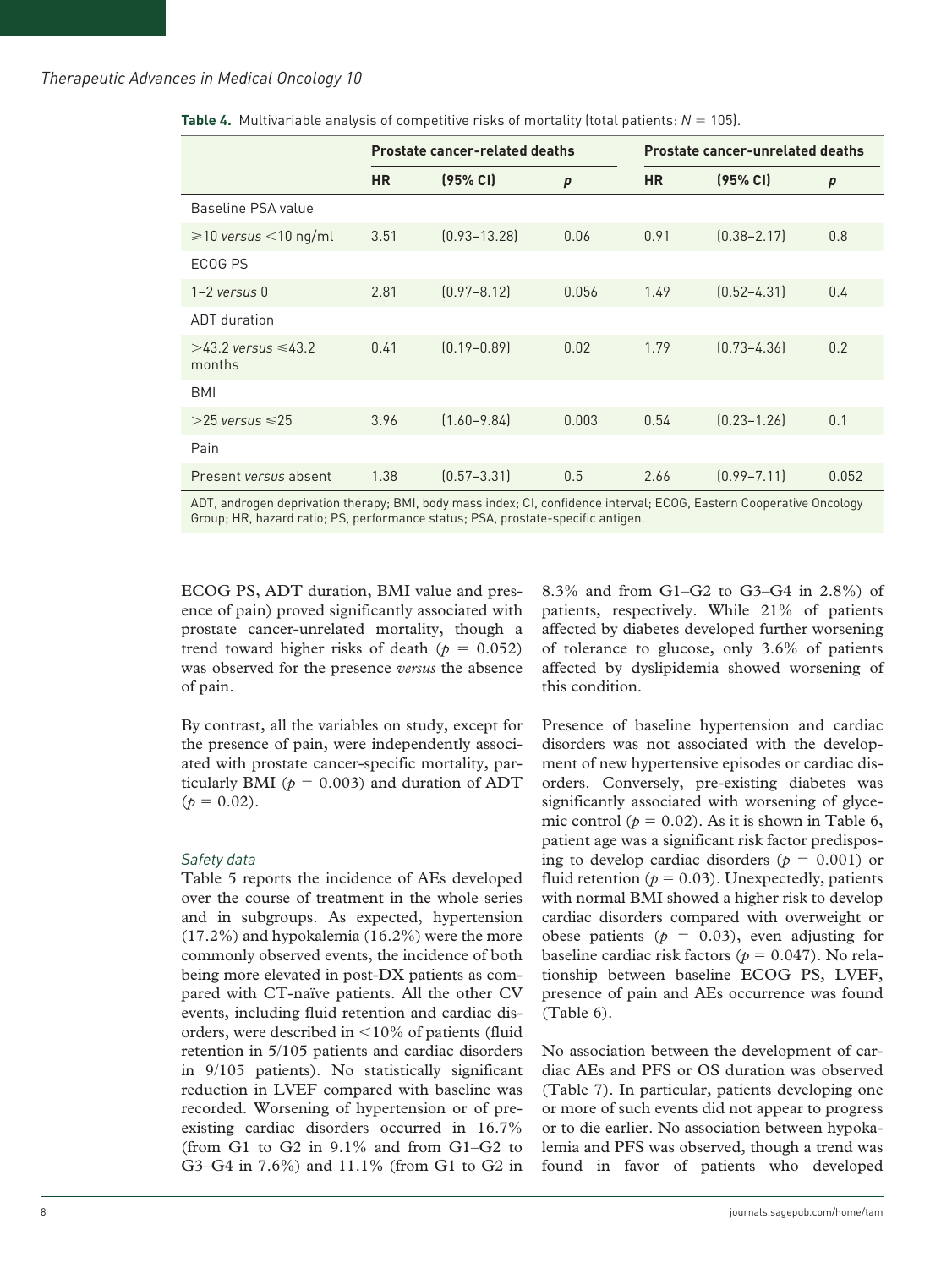|                                                 | All patients $(N = 105)$ |            |             | Pre-DX $(n = 30)$ |            | Post-DX $(n = 75)$ |
|-------------------------------------------------|--------------------------|------------|-------------|-------------------|------------|--------------------|
|                                                 | Any grade                | Grade 3-4  | Any grade   | Grade 3-4         | Any grade  | Grade 3-4          |
| Adverse event                                   |                          |            |             |                   |            |                    |
| Fluid retention                                 | $5(4.8\%)$               | $0(0\%)$   | $1(3.3\%)$  | $0(0\%)$          | $4(5.3\%)$ | $0(0\%)$           |
| Hypertension                                    | 18 (17.1%)               | $5(4.8\%)$ | $3(10.0\%)$ | $0(0\%)$          | 15 (20.0%) | $5(6.7\%)$         |
| Hypokalemia                                     | 17 (16.2%)               | $1(0.9\%)$ | $3(10.0\%)$ | $1(3.3\%)$        | 14 (18.7%) | $0(0\%)$           |
| Cardiac disorders*                              | $9(8.6\%)$               | $4(3.8\%)$ | $3(10.0\%)$ | $0(0\%)$          | $6(8.0\%)$ | $4(5.3\%)$         |
| ALT-AST increase                                | $5(4.8\%)$               | $0(0\%)$   | $2(6.6\%)$  | $0(0\%)$          | $3(4.0\%)$ | $0(0\%)$           |
| <b>Diabetes</b>                                 | $5(4.8\%)$               | $0(0\%)$   | $1(3.3\%)$  | $0(0\%)$          | $4(5.3\%)$ | $0(0\%)$           |
| Hypercholesterolemia                            | $6(5.7\%)$               | $0(0\%)$   | $1(3.3\%)$  | $0(0\%)$          | $5(6.7\%)$ | $0(0\%)$           |
| *see text.<br>AE, adverse event; DX, docetaxel. |                          |            |             |                   |            |                    |

**Table 5.** Patients developing at least one AE during treatment.

hypokalemia. However, patients developing hypokalemia appeared to live significantly longer  $(p = 0.013;$  Table 7). The association between the occurrence of hypokalemia during treatment and longer OS was confirmed also by multivariable analysis [adjusted HR (95% CI) *versus* no hypokalemia:  $0.40$ ,  $(0.17-0.94)$ ,  $p = 0.036$ ; Figure 2].

#### **Discussion**

In this retrospective analysis, we report our experience about the efficacy and safety of AA plus PDN in mCRPC patients, either CT-naïve or previously treated with DX, focusing on CV, biochemical (i.e. hypokalemia) and metabolic events. Unfortunately, our study is retrospective, includes a relatively small number of patients, which implies a low statistical power, and is unbalanced relative to the proportion of patients receiving AA plus PDN after DX failure compared with the proportion of those receiving these drugs as their front-line treatment. Moreover, observation times recorded in the two groups also differed. Both of the mentioned disproportions reflect the fact that AA was first licensed for the post-DX setting and that it obtained the approval for the management of CT-naïve patients only subsequently. All these factors might bias findings both in the whole cohort and by subgroup, and limit both direct comparisons between subgroups and indirect comparisons with the COU-AA 301 and 302 trial findings. Nevertheless, we believe that our study provides some interesting information regarding the efficacy and safety of AA plus PDN in 'reallife' mCRPC patients, which can prove useful in every day practice.

#### *Efficacy data*

Overall, the efficacy results obtained in our series are comparable with those achieved in the two pivotal trials, which contributed to drug approval. Indeed, in post-DX patients, we observed a median PFS of 13.8 months and a median OS of 19.9 months. In the COUAA-301 trial, which comparably accrued post-DX patients, the median duration of PFS and of OS were 5.6 and 15.8 months respectively. The better outcome recorded in our series is probably due to the different selection criteria [patients enrolled in the COUAA-301 trial were younger, had a higher tumor burden (median PSA level was 128.8 *versus* 54.4 ng/ml in our cohort subgroup) and were more frequently symptomatic] and possibly to the differences in the criteria used to define disease progression. Notably, PSA free-survival duration was comparable in the two series, median PSA free-survival in our series and in the COUAA-301 trial being 8.0 and 10.2 months, respectively.7 Moreover, the choice of subsequent treatment upon progression in the COUAA-301 trial and in our series might differently affect OS duration. Our cohort of patients was, in fact, referred to us for treatment between 2011 and 2016 while the patients enrolled in the COAA-301 trial were recruited between 2008 and 2009. In consideration of this, it is possible that our patients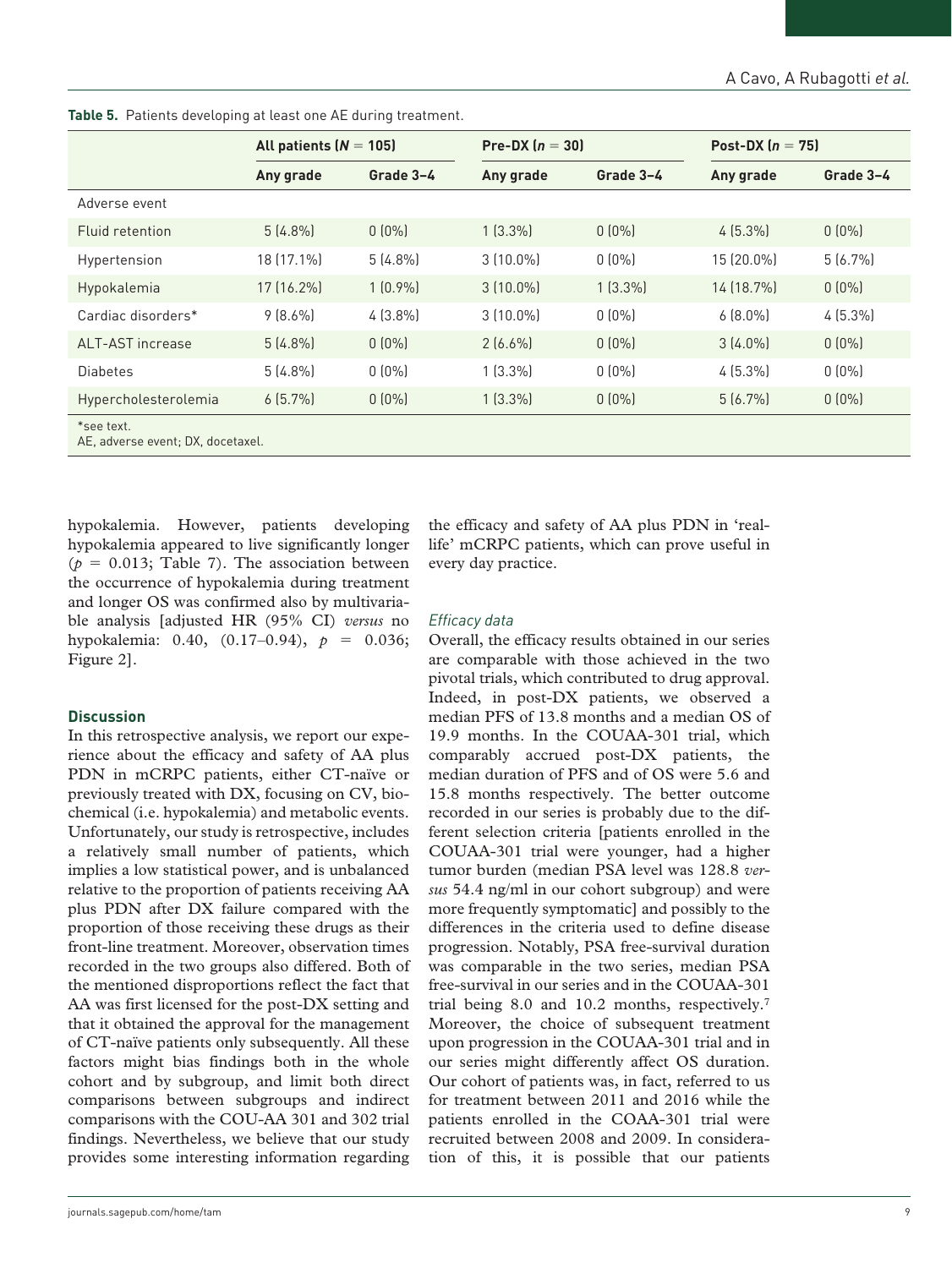#### *Therapeutic Advances in Medical Oncology 10*

|                      | Age         |              | <b>ECOG PS</b><br><b>BMI</b>                |                     |            |             | <b>LVEF</b> |             |  |
|----------------------|-------------|--------------|---------------------------------------------|---------------------|------------|-------------|-------------|-------------|--|
|                      | $<$ 75      | $\geq 75$    | $<$ 25                                      | >25                 | 0          | $1 - 2$     | $55%$       | $>$ 55%     |  |
|                      | $n = 53$    | $n = 52$     | $n = 55$                                    | $n = 50$            | $n = 85$   | $n = 20$    | $n = 70$    | $n = 35$    |  |
| <b>Diabetes</b>      |             |              |                                             |                     |            |             |             |             |  |
| No                   | 49 (92.5%)  | 51 (98.1%)   | 52 (94.5%)                                  | 48 (96.0%)          | 80 (94.1%) | 20 (100.0%) | 67 (95.7%)  | 33 (94.3%)  |  |
| Yes                  | $4(7.5\%)$  | $1(1.9\%)$   | $3(5.5\%)$                                  | $2(4.0\%)$          | 5(5.9%)    | $0(0.0\%)$  | $3(4.3\%)$  | $2(5.7\%)$  |  |
| Hypercholesterolemia |             |              |                                             |                     |            |             |             |             |  |
| No                   | 52 (98.1%)  | 47 (90.4%)   | 52 (94.5%)                                  | 47 (94.0%)          | 81 (95.3%) | 18 (90.0%)  | 65 (92.9%)  | 34 (97.1%)  |  |
| Yes                  | $1(1.9\%)$  | $5(9.6\%)$   | $3(5.5\%)$                                  | $3(6.0\%)$          | 4(4.7%)    | $2(10.0\%)$ | $5(7.1\%)$  | $1(2.9\%)$  |  |
| Fluid retention      |             |              |                                             |                     |            |             |             |             |  |
| No                   | 53 (100%)*  | 47 (90.4%)*  | 51 (92.7%)                                  | 49 (98.0%)          | 82 (96.5%) | 18 (90.0%)  | 66 (94.3%)  | 34 (97.1%)  |  |
| Yes                  | $0(0\%)*$   | $5(9.6\%)*$  | $4(7.3\%)$                                  | $1(2.0\%)$          | $3(3.5\%)$ | $2(10.0\%)$ | $4(5.7\%)$  | $1(2.9\%)$  |  |
| Hypokalemia          |             |              |                                             |                     |            |             |             |             |  |
| No                   | 45 (84.9%)  | 43 (82.7%)   | 47 (85.5%)                                  | 41 (82.0%)          | 70 (82.4%) | 18 (90.0%)  | 59 (84.3%)  | 29 (82.9%)  |  |
| Yes                  | 8 (15.1%)   | 9 (17.3%)    | 8 (14.5%)                                   | $9(18.0\%)$         | 15 (17.6%) | 2 (10.0%)   | 11 (15.7%)  | $6(17.1\%)$ |  |
| Hypertension         |             |              |                                             |                     |            |             |             |             |  |
| No                   | 45 (84.9%)  | 42 (80.8%)   | 47 (85.5%)                                  | 40 (80.0%)          | 71 (83.5%) | 16 (80.0%)  | 57 (81.4%)  | 30 (85.7%)  |  |
| Yes                  | 8 (15.1%)   | 10 (19.2%)   | 8 (14.5%)                                   | 10 (20.0%)          | 14 (16.5%) | 4 (20.0%)   | 13 (18.6%)  | 5 (14.3%)   |  |
| Cardiac disorders    |             |              |                                             |                     |            |             |             |             |  |
| No                   | 53 (100%)** | 43 (82.7%)** | 47 (85.5%)                                  | 49 (98.0%)          | 78 (91.8%) | 18 (90.0%)  | 63 (90.0%)  | 33 (94.3%)  |  |
| Yes                  | $0(0\%)**$  | 9 (17.3%)**  | 8 (14.5%) <sup><math>\triangle</math></sup> | $1(2.0\%)^{\Delta}$ | $7(8.2\%)$ | 2 (10.0%)   | 7 (10.0%)   | $2(5.7\%)$  |  |

|  |  |  | Table 6. Incidence of CV, biochemical and metabolic events during treatment according to age, BMI, ECOG PS and LVEF. |
|--|--|--|----------------------------------------------------------------------------------------------------------------------|
|  |  |  |                                                                                                                      |

 $*_p = 0.03$ ;  $*_p = 0.001$ ;  $\Delta_p = 0.03$ .

BMI, body mass index; CV, cardiovascular; ECOG, Eastern Cooperative Oncology Group; LVEF, left ventricular ejection fraction; PS, performance status.

> progressing on AA plus PDN had the chance to receive new generation treatments (like cabazitaxel or enzalutamide) which have been proven to significantly prolong the survival of patients affected by CRPC.29,30 This might be the case especially for the patients who had received DX prior to AA and PDN, who represent most of the patients included in our cohort. In the patients who were CT-naïve, we observed a median PFS of 20.9 months and a median OS of 24.8 months. Median time to PSA progression was 12.2 months. Among patients recruited in the COUAA-302 trial, corresponding figures were 16.5, 34.7 and 11.1 months respectively. $8,9$  Also in this case, there were no major differences between the two series in terms of PFS and PSA free-survival. Apparently, OS duration in our

series was much shorter than OS duration in the COUAA-302 trial. However, median follow up of our cohort was also shorter (20.9 *versus* 49.2 months in COUAA-302) and our survival data are not mature yet. Indeed, the percentages of patients alive at 1 and 2 years in our study (88.4 and 65.2%, respectively) do not differ much from those recorded at the same time points in the COUAA-302 trial (88 and 70%, respectively), $9$  in spite of differences in patient demography [patients enrolled in the COUAA-302 trial were younger, had a higher tumor burden (median PSA level was 42 ng/ml compared with 19 ng/ml in our cohort subgroup)] and treatment administered upon progression. Therefore, we can state that the effectiveness of AA and PDN in our reallife cohort was substantially comparable with the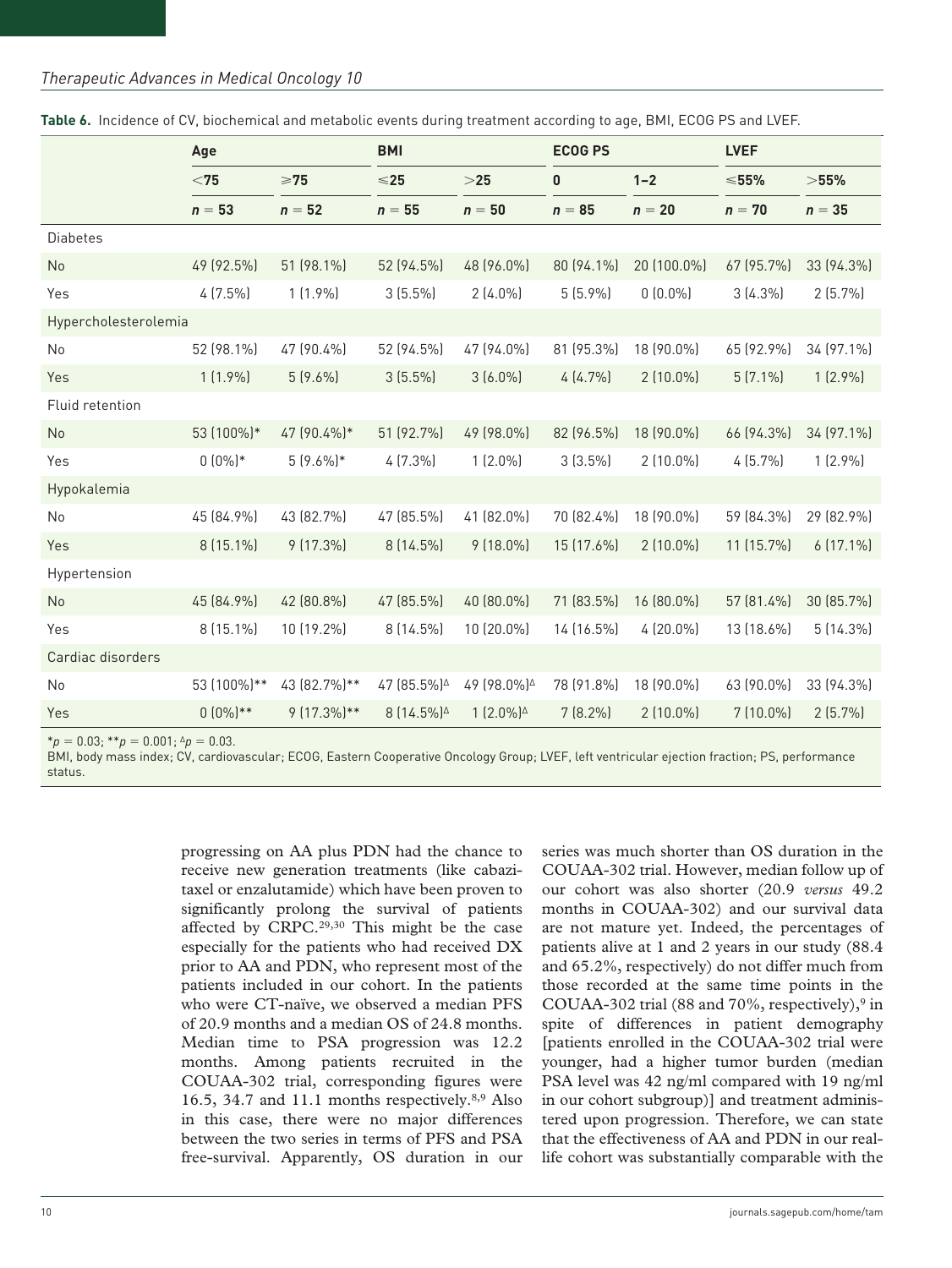|                   | <b>PFS</b>             |                  | <b>OS</b>                                                                                                          |                  |  |
|-------------------|------------------------|------------------|--------------------------------------------------------------------------------------------------------------------|------------------|--|
|                   | HR (95% CI)            | $\boldsymbol{p}$ | <b>HR (95% CI)</b>                                                                                                 | $\boldsymbol{p}$ |  |
| All AEs           |                        |                  |                                                                                                                    |                  |  |
| No                | 1.0                    |                  | 1.0                                                                                                                |                  |  |
| Yes               | $0.74$ $(0.43 - 1.26)$ | 0.3              | $0.65$ $(0.39 - 1.10)$                                                                                             | 0.1              |  |
| Hypokalemia       |                        |                  |                                                                                                                    |                  |  |
| No                | 1.0                    |                  | 1.0                                                                                                                |                  |  |
| Yes               | $0.66$ $(0.33 - 1.33)$ | 0.2              | $0.36$ $(0.15 - 0.83)$                                                                                             | 0.017            |  |
| Hypertension      |                        |                  |                                                                                                                    |                  |  |
| No                | 1.0                    |                  | 1.0                                                                                                                |                  |  |
| Yes               | $0.89$ $(0.45 - 1.77)$ | 0.7              | 1.05 (0.54-2.03)                                                                                                   | 0.9              |  |
| Cardiac disorders |                        |                  |                                                                                                                    |                  |  |
| No                | 1.0                    |                  | 1.0                                                                                                                |                  |  |
| Yes               | $1.19$ $(0.47 - 3.02)$ | 0.7              | $1.08$ $(0.46 - 2.52)$                                                                                             | 0.8              |  |
|                   |                        |                  | AF adverse event: CL confidence interval: CV cardiovascular: HP bazard ratio: OS evenal curvival: PFS progression- |                  |  |

**Table 7.** PFS and OS as a function of the incidence of all AEs and of CV and biochemical events.

AE, adverse event; CI, confidence interval; CV, cardiovascular; HR, hazard ratio; OS, overall survival; PFS, progressionfree survival.



**Figure 1.** PFS and OS curves in all cohort patients and subgroups. OS, overall survival; PFS, progression-free survival.

efficacy figures achieved with this regimen in pivotal trials.

In the COUAA-301 and COUAA-302 trials, clinical benefits achieved by AA and PDN compared with PDN and placebo were obtained in all patient subgroups. However, these trials were not designed *ad hoc* to identify the patients who might derive the greatest benefit from AA and PDN.

In order to answer to this question, we analyzed our PFS and OS results as a function of a number of variables which have been previously shown to significantly predict for patient clinical outcome in mCRPC.31 In our analysis, we also included two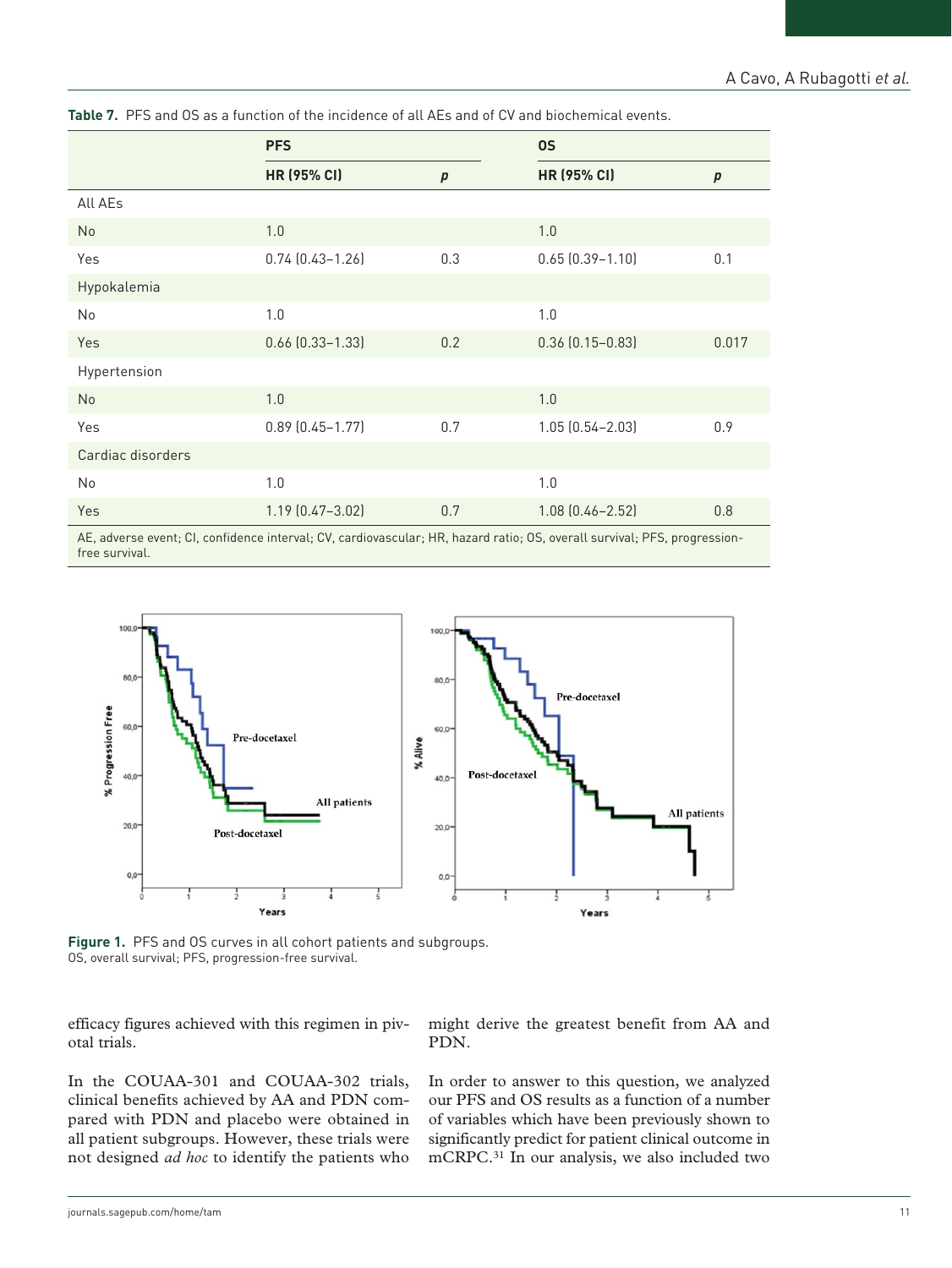

**Figure 2.** PFS and OS curves in patients who developed hypokalemia and in those who did not. PFS comparison is adjusted for age, PSA value, ECOG PS, ADT, BMI and Gleason score, whereas OS comparison is adjusted for PSA value, ECOG PS, ADT, BMI, pain.

ADT, androgen deprivation therapy; BMI, body mass index; ECOG, Eastern Cooperative Oncology Group; OS, overall survival; PFS, progression-free survival; PS, performance status; PSA, prostate-specific antigen.

additional variables: BMI and duration of prior ADT. BMI was included because it was shown that an elevated BMI is associated both with an increased risk of cancer-specific mortality in healthy people and with a higher risk of biochemical recurrence in prostate cancer patients.<sup>32</sup> A trend for an increased risk of progression to CRPC was also observed in patients with a BMI  $> 25.^{33}$ An association between obesity and the aggressiveness of the disease, as well as a higher incidence of complications following ADT, was observed in another study.34 Different mechanisms, involving the insulin/IGF-1 axis, sex hormones and adipokine signaling, have been proposed to explain the association between obesity and aggressiveness of prostate cancer.<sup>35</sup> Addressing this issue in detail was not the scope of the present study. However, two additional considerations support our choice of including BMI among the selected covariates: (1) the metabolic dysfunction caused by ADT can accelerate CRPC and increase the risk of CV events; (2) human adipose tissue has been shown to be capable of active androgen synthesis and this, in principle, might interfere with the therapeutic activity of AA.36

Duration of prior ADT has been associated with longer survival in patients receiving AA in a previous study.37 In our study both BMI and the duration of previous ADT were confirmed to be associated with a longer PFS and OS after multivariable analysis. In particular, overweight patients

showed a significantly increased risk both to progress and to die, which was even higher for CT-naïve patients. These findings should be interpreted with caution, due to the small numbers and the retrospective nature of our analysis. However, multivariable competitive risks analysis showed that a BMI  $> 25$  was specifically associated with a higher risk of dying for prostate cancer, but it showed no association with prostate cancerunrelated mortality, independently of the other covariates included in the model. Of course, these findings might deserve confirmation in larger series. As shown in Table 3, we also confirmed that a longer duration of prior ADT almost halved the risk of progression and of death. In contrast to what we expected, visceral metastases were not significantly associated with prognosis in our cohort, but this finding might be due to the limited number of patients with baseline visceral involvement. Duration of response to previous ADT did also predict for prostate cancer mortality in the competing risk model. This and the borderline predictive value of PSA level, confirm that tumor burden and biology are specific determinants of AA efficacy in CRPC. Taken all together, our data suggest that patients with a lower PSA level, an initial  $GS \le 7$ , an ECOG PS 0, no pain, a duration of ADT  $>$  43.2 months and a BMI  $\leq$ 25 are likely to benefit the most from AA plus PDN treatment, independently of their age, the presence of visceral metastasis and of having been previously treated or not with DX.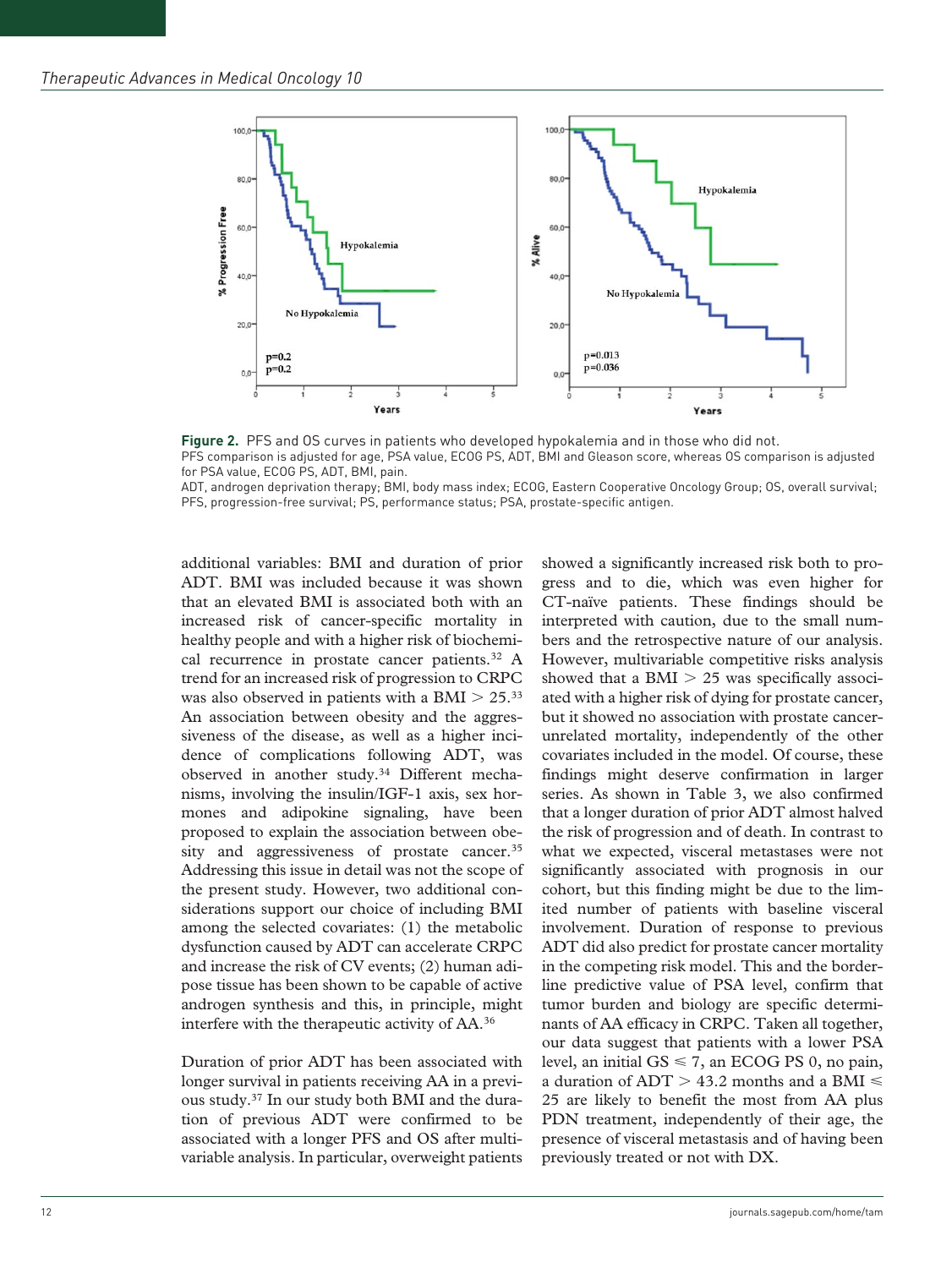#### *Safety data*

AA plus PDN proved to be a well tolerated regimen among our cohort. In particular, focusing on CV and biochemical events, in CT-naïve patients we observed a lower incidence of AEs as compared with that reported in the COUAA-302 trial<sup>8,9</sup> and only one episode of grade 3–4 hypokalemia. In the post-DX setting, we observed a higher incidence of hypertension (20% *versus* 10% in the CT-naïve group) which was grade 3–4 in 6.7% of patients. Furthermore, in our post-DX cohort we found a comparable incidence of hypokalemia with respect to COUAA-301 trial findings (18.7% *versus* 18.0%, respectively).7 Overall, the incidence of fluid retention and cardiac disorders in our series was much lower than the incidence recorded in the two pivotal trials.7,9 Interestingly, pre-existing hypertension and CV disorders were not associated either with an increased risk of worsening CV AEs or the onset of new CV AEs. These results are consistent with those obtained in other real-life experiences; indeed, as already mentioned, one retrospective study in mCRPC patients previously treated with DX, showed that AA plus PDN can be safely administered even in patients bearing CV risk factors.14,15 A prospective evaluation of the incidence of CV events during AA administration in patients with CV comorbidities showed no change in LVEF values during AA treatment, which is consistent with our findings, but it did show worsening of pre-existing hypertension in 30% of patients.16 In our cohort, we also evaluated whether patient age might increase the risk of CV AEs and indeed patients aged  $\geq 75$  showed a significantly increased risk of developing fluid retention ( $p = 0.03$ ) and cardiac disorders ( $p = 0.001$ ) as compared with younger ones, regardless of previous administration of CT. A trend toward developing or worsening of dyslipidemia was also observed in elderly patients in our study. Interestingly, this patient subgroup did not prove to be more prone to develop diabetes. Even though a more accurate cardiologic and metabolic monitoring may be advisable among elderly patients, it is certainly reassuring that there was no difference in survival according to age. Moreover, the fact that in our study age  $>75$  was associated with a longer PFS (both at univariate and at multivariable analysis) might suggest that the increased incidence of CV events did not interfere with patient compliance to treatment, probably for the more closely monitoring adopted in elderly patients to control these adverse conditions. Our results confirm the findings of pivotal trials<sup> $7-9$ </sup> and of previously mentioned 'real-life' experiences where

elderly patients treated with AA did not show any difference in survival duration compared with younger ones.38–41 Noteworthy, patient weight did not appear to predict the incidence of CV events. Obese patients showed a slight increase in the probability of developing hypertension but a lower probability of developing CV disorders, though the role played by chance in this association cannot be ruled out, considering the very small numbers of patients developing cardiac disorders in our cohort  $(n = 9)$ . Most importantly, patients developing CV AEs during treatment with AA and PDN in our cohort did not experience a worse prognosis than those who did not. Conversely, hypokalemia appeared to be associated, even after multivariable analysis, both with a longer PFS (though this trend was not statistically significant) and OS, (Figure 2; Table 7). Neither has this observation been reported before, thus requiring confirmation in larger, prospective studies, nor it is easily explainable; thus, we might only postulate that hypokalemia might represent a marker of treatment activity, to the same extent as hypertension appears to be for anti-angiogenic treatment in other solid tumors, such as renal and colorectal cancer.<sup>42,43</sup>

#### **Conclusion**

Our findings confirm that AA and PDN is an effective and well tolerated regimen also in 'reallife' patients, including elderly ones. Though the incidence of AEs, and especially CVEs, was lower with respect to the figures initially reported in pivotal trials, and though no evidence emerged that AEs might imply a worse clinical outcome, appropriate patient selection and monitoring is recommended. Lower PSA levels, an initial  $GS \le 7$ , ECOG PS 0, absence of pain, longer duration of previous ADT manipulations and a BMI  $\leq 25$ appear to be associated with a greater benefit from AA treatment, independently of patient age, presence of visceral metastasis and of patients having been previously treated or not with DX. Interestingly, patients developing treatmentrelated hypokalemia seem to have better outcomes as compared with those who did not. However, this finding requires confirmation in larger, possibly prospective trials. Studies focused on more specific markers able to predict for the effectiveness and safety of AA and PDN are needed in order to improve decision-making and patterns of care among patients with mCRPC. Similar studies are also warranted in hormonenaïve patients in view of the results achieved by adding upfront AA and PDN to standard ADT.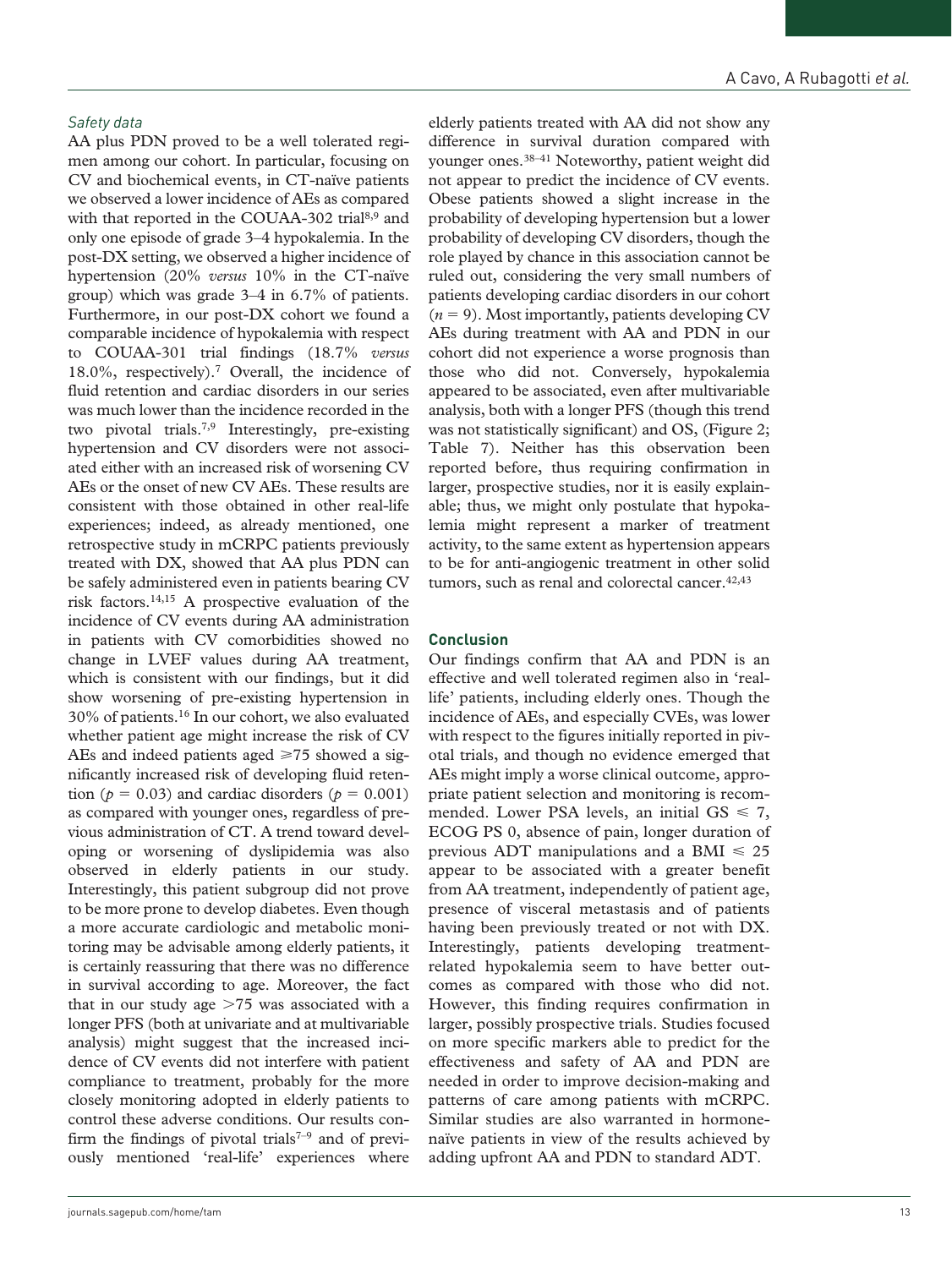#### **Acknowledgements**

The authors are extremely grateful to Dr Claudia Casella (Descriptive Epidemiology Unit: Tumor Registry, San Martino Polyclinic Hospital, Institute for Cancer Research and Treatment, Genoa, Italy) for helping in data collection.

#### **Funding**

This research received no specific grant from any funding agency in the public, commercial, or notfor-profit sectors.

#### **Conflict of interest statement**

The authors declare that there is no conflict of interest.

### **ORCID iD**

Alessia Cavo Dhttps://orcid.org/0000-0003-2157-[3740](https://orcid.org/0000-0003-2157-
3740)

#### **References**

- 1. Siegel RL, Miller KD and Jemal A. Cancer statistics, 2015. *Cancer J Clin* 2015; 65: 5–29.
- 2. Prostate Cancer Trialists' Collaborative Group. Maximum androgen blockade in advanced prostate cancer: an overview of the randomised trials. *Lancet (London, England)* 2000; 355: 1491–1498.
- 3. Kirby M, Hirst C and Crawford ED. Characterising the castration-resistant prostate cancer population: a systematic review. *Int J Clin Pract* 2011; 65: 1180–1192.
- 4. Hornberg E, Ylitalo EB, Crnalic S*, et al*. Expression of androgen receptor splice variants in prostate cancer bone metastases is associated with castration-resistance and short survival. *PLoS One* 2011; 6: e19059.
- 5. Rehman Y and Rosenberg JE. Abiraterone acetate: oral androgen biosynthesis inhibitor for treatment of castration-resistant prostate cancer. *Drug Des Dev Ther* 2012; 6: 13–18.
- 6. Attard G, Belldegrun AS and de Bono JS. Selective blockade of androgenic steroid synthesis by novel lyase inhibitors as a therapeutic strategy for treating metastatic prostate cancer. *BJU Int* 2005; 96: 1241–1246.
- 7. Fizazi K, Scher HI, Molina A*, et al*. Abiraterone acetate for treatment of metastatic castrationresistant prostate cancer: final overall survival analysis of the COU-AA-301 randomised, double-blind, placebo-controlled phase 3 study. *Lancet Oncol* 2012; 13: 983–992.
- 8. Ryan CJ, Smith MR, de Bono JS*, et al*. Abiraterone in metastatic prostate cancer without previous chemotherapy. *N Engl I Med* 2013; 368: 138–148.
- 9. Ryan CJ, Smith MR, Fizazi K*, et al*. Abiraterone acetate plus prednisone versus placebo plus prednisone in chemotherapy-naive men with metastatic castration-resistant prostate cancer (COU-AA-302): final overall survival analysis of a randomised, double-blind, placebo-controlled phase 3 study. *Lancet Oncol* 2015; 16: 152–160.
- 10. NCCN (National Comprehensive Cancer Network) Guidelines. Prostate Cancer version 2, 2017. [https://www.nccn.org/professionals/](https://www.nccn.org/professionals/physician_gls/default.aspx#prostate) [physician\\_gls/default.aspx#prostate](https://www.nccn.org/professionals/physician_gls/default.aspx#prostate)
- 11. Mottet N, Bellmunt J, Briers E*, et al*. Guidelines on Prostate Cancer EAU, 2017. [https://](https://uroweb.org/wp-content/uploads/09-Prostate-Cancer_2017_web.pdf) [uroweb.org/wp-content/uploads/09-Prostate-](https://uroweb.org/wp-content/uploads/09-Prostate-Cancer_2017_web.pdf)[Cancer\\_2017\\_web.pdf](https://uroweb.org/wp-content/uploads/09-Prostate-Cancer_2017_web.pdf)
- 12. Associazione Italiana di Oncologia Medica (AIOM) Linee guida carcinoma della prostata 2017. www.aiom.it › Professionisti › Documenti scientifici › Linee Guida.
- 13. Caffo O, De Giorgi U, Fratino L*, et al*. Safety and clinical outcomes of patients treated with abiraterone acetate after docetaxel: results of the Italian Named Patient Programme. *BJU Int* 2015; 115: 764–771.
- 14. Procopio G, Grassi P, Testa I*, et al*. Safety of abiraterone acetate in castration-resistant prostate cancer patients with concomitant cardiovascular risk factors. *Am J Clin Oncol* 2015; 38: 479–482.
- 15. Verzoni E, Grassi P, Ratta R*, et al*. Safety of longterm exposure to abiraterone acetate in patients with castration-resistant prostate cancer and concomitant cardiovascular risk factors. *Ther Adv Med Oncol* 2016; 8: 323–330.
- 16. Prati V, Ruatta F, Gernone A*, et al*. Prospective evaluation of the cardiovascular safety profile of abiraterone acetate (AA) in mCRPC patients (pts). *J Clin Oncol* 2016; 34(Suppl.): abstract e16534.
- 17. Fizazi K, Tran N, Fein L*, et al*. Abiraterone plus prednisone in metastatic, castration-sensitive prostate cancer. *N Engl J Med* 2017; 377: 352–360.
- 18. James ND, de Bono JS, Spears MR*, et al*. Abiraterone for prostate cancer not previously treated with hormone therapy. *N Engl J Med* 2017; 377: 338–351.
- 19. Sweeney CJ, Chen YH, Carducci M*, et al*. Chemohormonal therapy in metastatic hormonesensitive prostate cancer. *N Engl J Med* 2015; 373: 737–746.